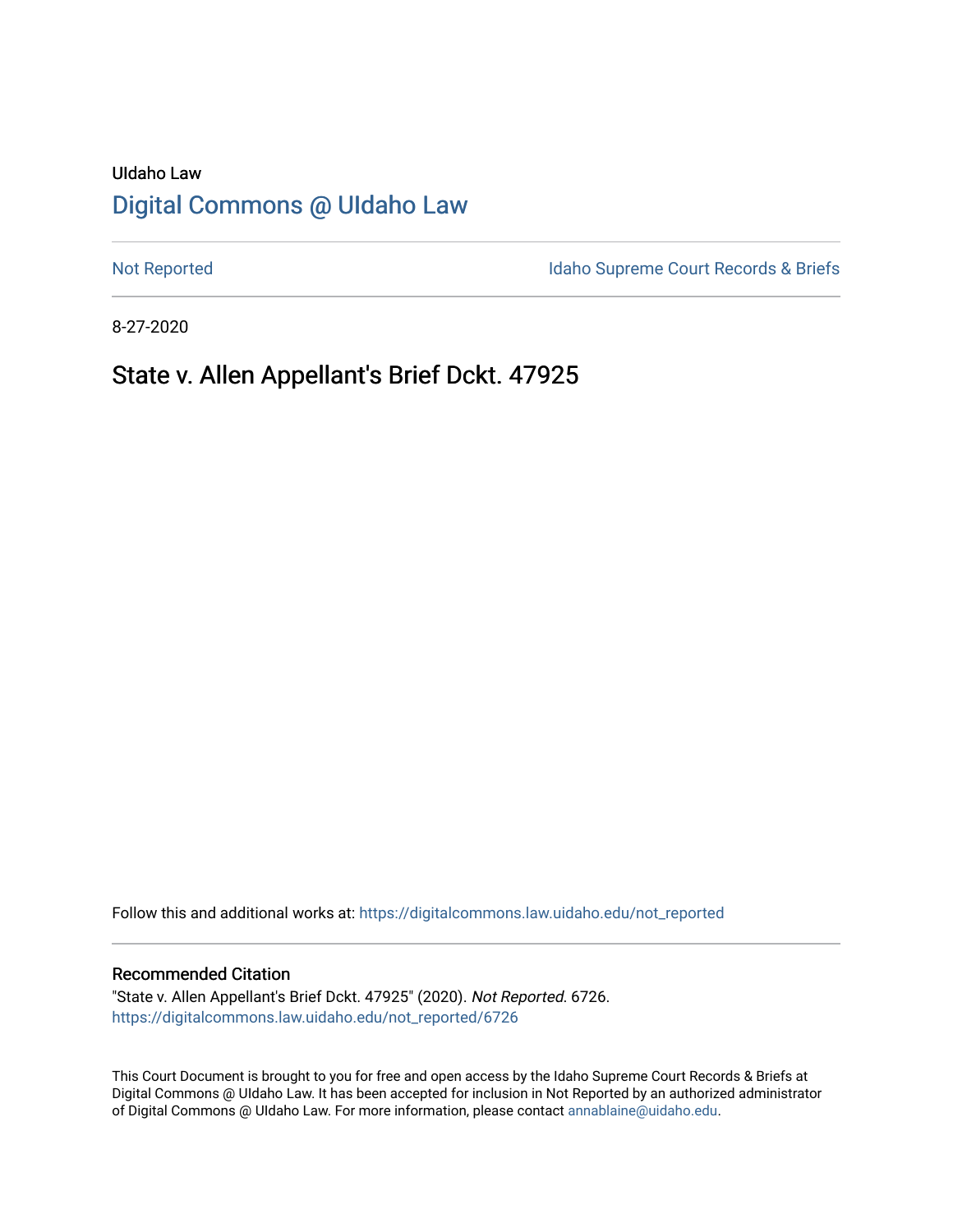Electronically Filed 8/27/2020 1:15 PM Idaho Supreme Court Melanie Gagnepain, Clerk of the Court By: Brad Thies, Deputy Clerk

### IN THE SUPREME COURT OF THE STATE OF IDAHO

) ) ) ) ) ) ) ) )

STATE OF IDAHO,

Plaintiff-Respondent,

v.

ZACHARY TYLER ALLEN,

Defendant-Appellant.

NO. 47925-2020

BONNEVILLE COUNTY NO. CRl0-18-12236

APPELLANT'S BRIEF

## BRIEF OF APPELLANT

## APPEAL FROM THE DISTRICT COURT OF THE SEVENTH JUDICIAL DISTRICT OF THE STATE OF IDAHO, IN AND FOR THE COUNTY OF BONNEVILLE

HONORABLE JOEL E. TINGEY District Judge

ERIC D. FREDERICKSEN State Appellate Public Defender **I.S.B.** #6555

**BRIAN R. DICKSON**  Deputy State Appellate Public Defender **I.S.B.** #8701 322 E. Front Street, Suite 570 Boise, Idaho 83702 Phone:(208)334-2712 Fax: (208) 334-2985 E-mail: documents@sapd.state.id.us

**ATTORNEYS FOR DEFENDANT-APPELLANT**  **KENNETH K. JORGENSEN**  Deputy Attorney General Criminal Law Division P.O. Box 83720 Boise, Idaho 83720-0010 (208) 334-4534

ATTORNEY FOR PLAINTIFF-RESPONDENT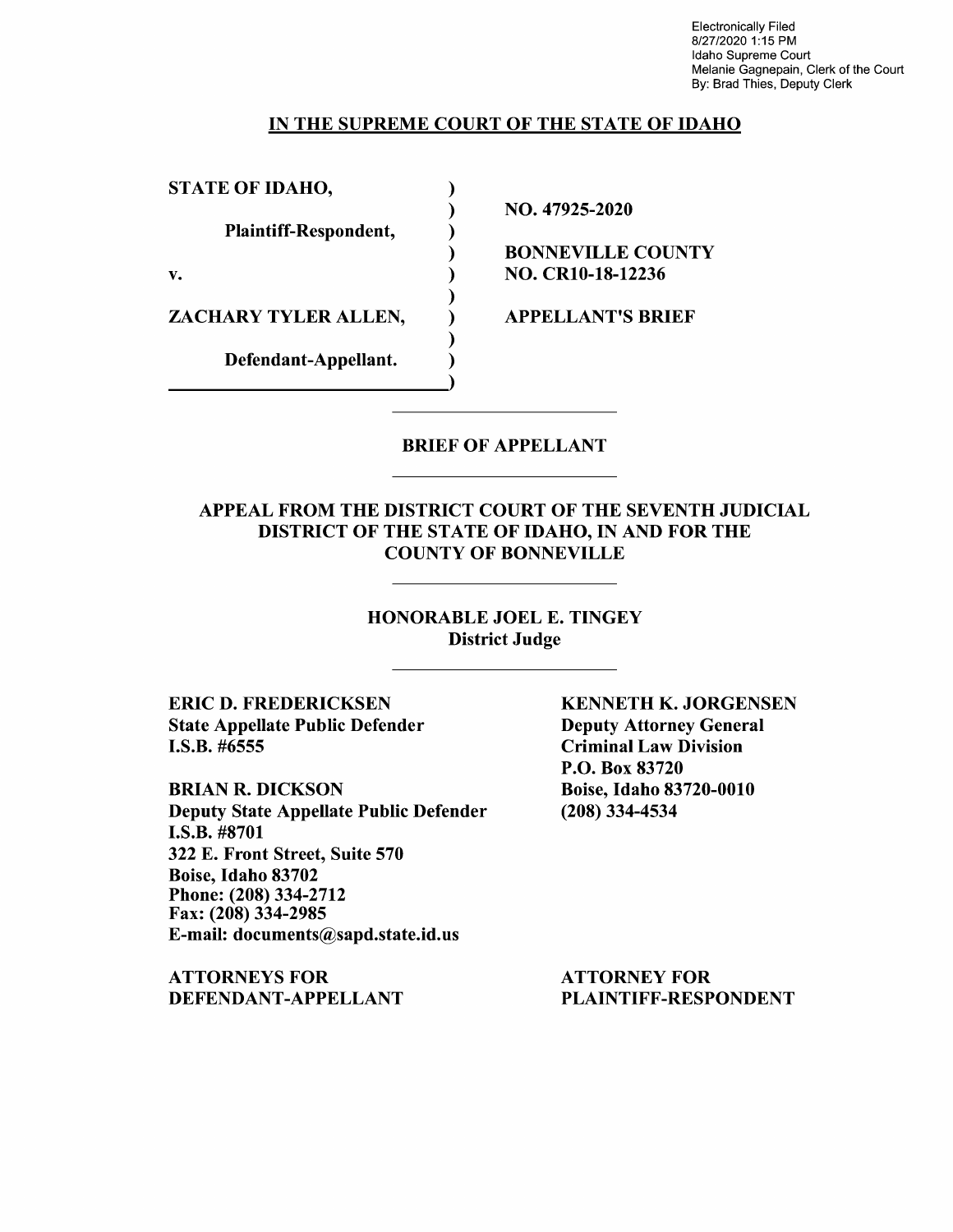## **TABLE OF CONTENTS**

## **PAGE**

| Statement of the Facts and                                 |
|------------------------------------------------------------|
|                                                            |
|                                                            |
| The District Court Erred By Denying Mr. Allen's Motion For |
|                                                            |
|                                                            |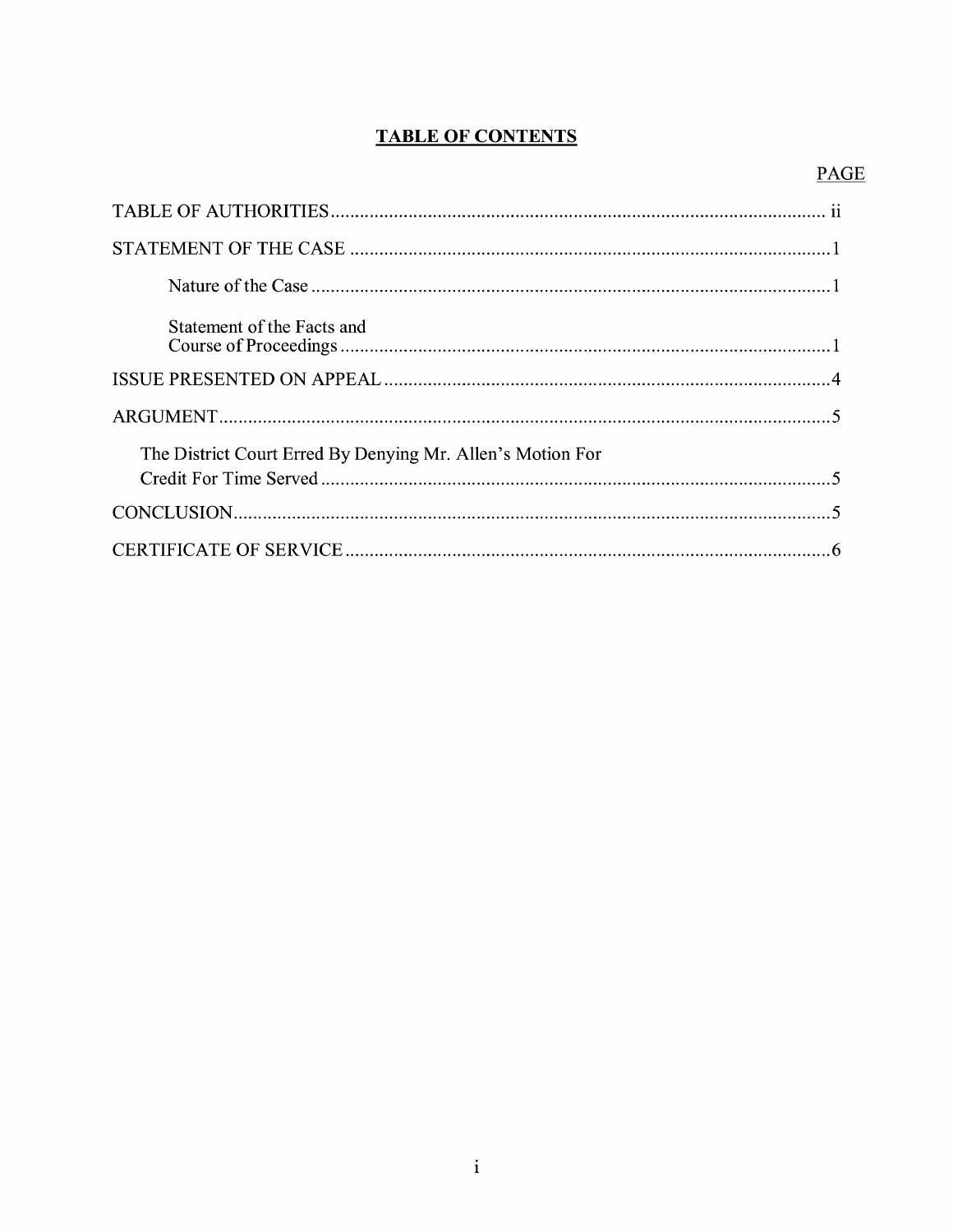## **TABLE OF AUTHORITIES**

| Cases           |  |
|-----------------|--|
|                 |  |
| <b>Statutes</b> |  |
|                 |  |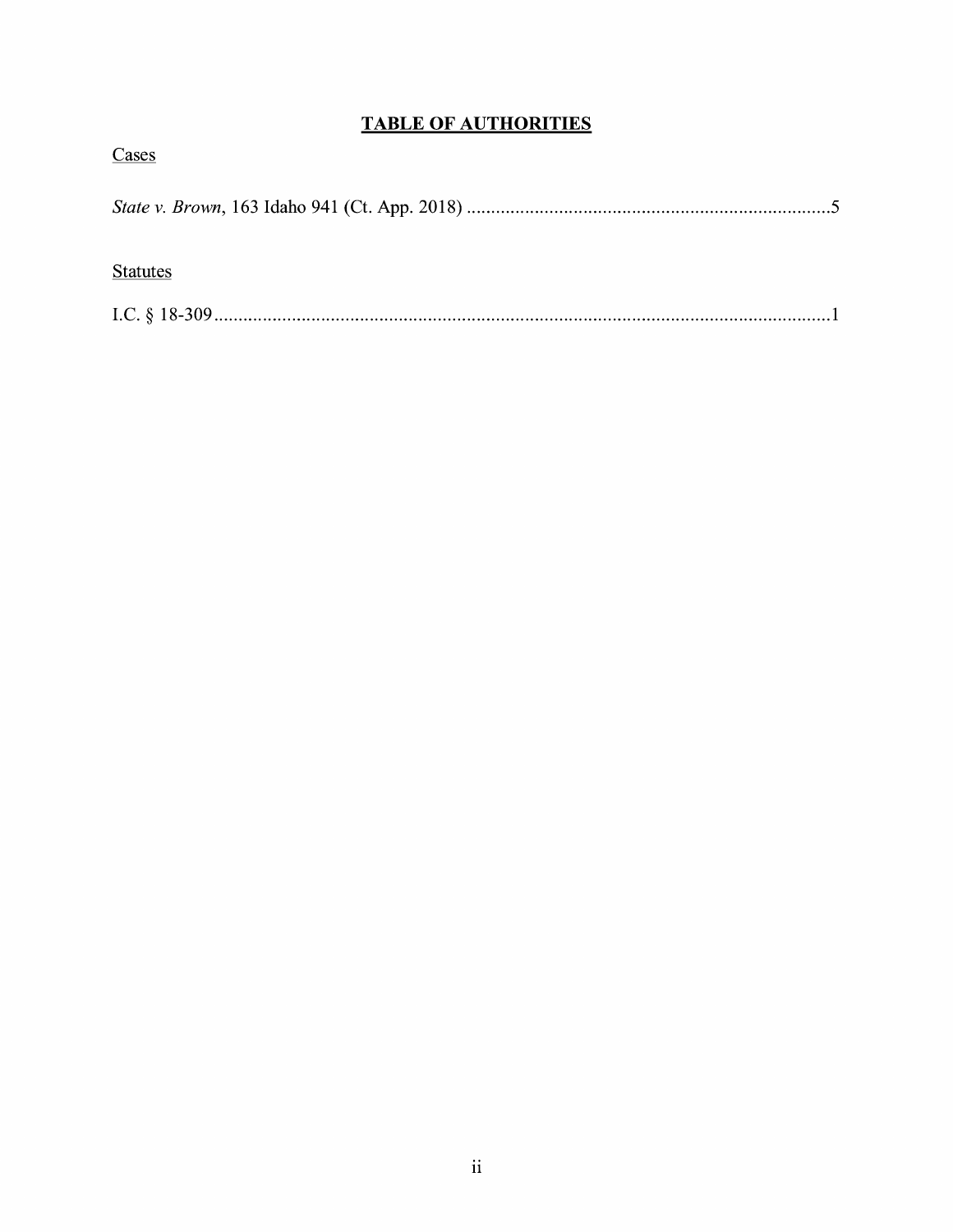#### STATEMENT OF THE CASE

### Nature of the Case

Zachary Allen contends the district court erred by denying his motion for credit for time served.

### Statement of the Facts and Course of Proceedings

Pursuant to a plea agreement, Mr. Allen pled guilty to one count of forgery, and the State dismissed a related theft charge.  $(47093 \text{ R}., p.35.)$ <sup>1</sup> On April 29, 2019, the district court imposed a unified sentence of five years, with one and one-half years fixed, and retained jurisdiction. (47093 R., p.57.)

In the judgment of conviction, the district court ordered: "The Defendant is given credit for time served on this case to date of this judgment (LC. § 18-309)." (47093 R., p.58.) Though the district court did not specifically calculate the amount of credit to which Mr. Allen was entitled at that time *(see* 47093 R., p.58), the record indicates Mr. Allen was initially incarcerated for fifteen days on this case before being released on pretrial supervision. *(See* 47093 R., pp.10-13, 20-24.) During that period of pretrial release, he spent some time incarcerated in other counties while resolving other outstanding matters. *(See, e.g.,* 4 7093 Tr., p.10, Ls.9-18; 47093 R., p.42.)

 $<sup>1</sup>$  The Supreme Court ordered the record in this appeal be supplemented with the record prepared</sup> in Mr. Allen's prior appeal, Docket Number 47093. To avoid confusion, citations to the record will include the applicable docket number. Additionally, while the record prepared in Docket Number 47093 was provided in three different volumes, the citations in this brief are only to Volume 1.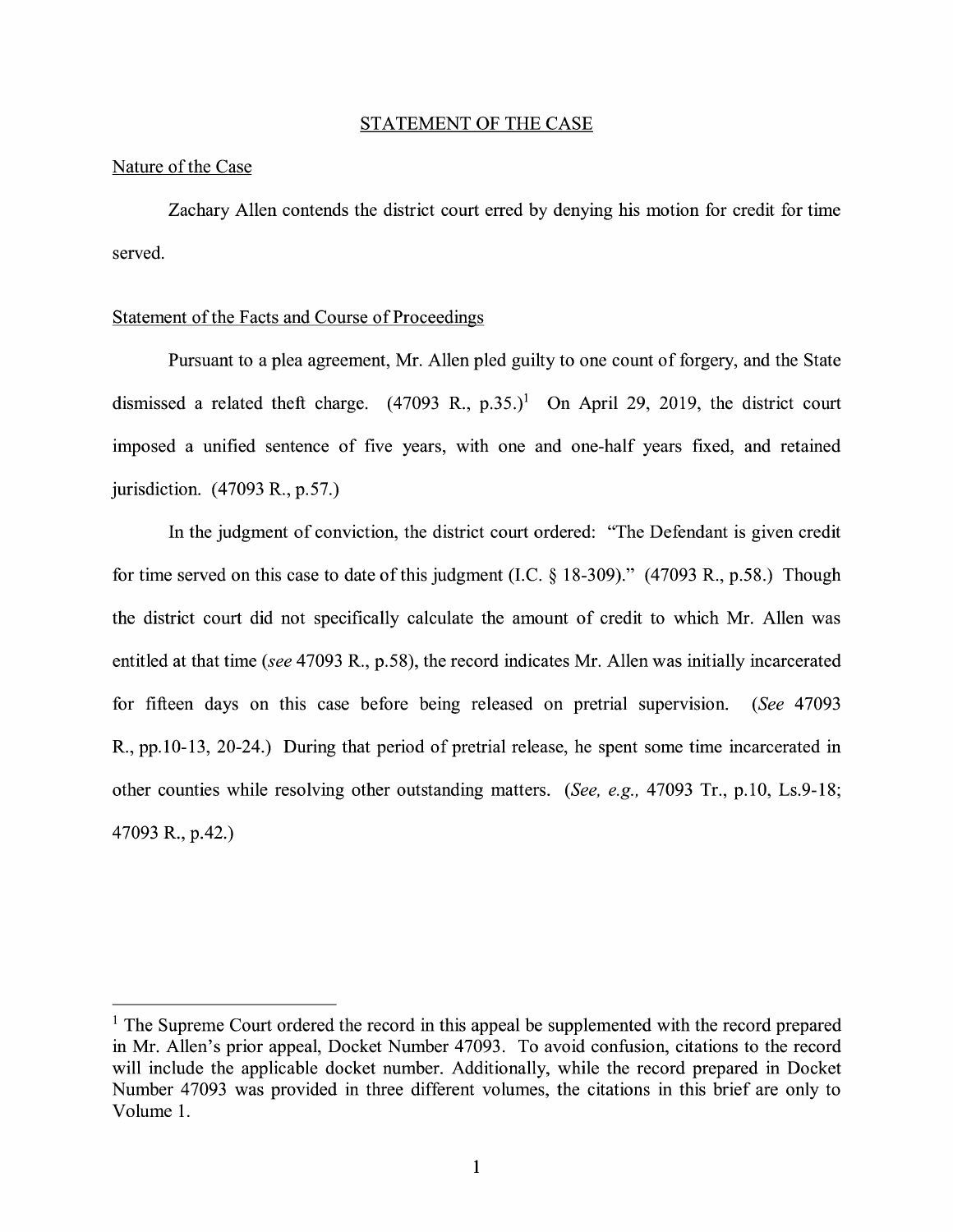Mr. Allen arrived at the rider facility on July 3, 2019. (47925 Conf. Exh. p.1.)<sup>2</sup> The district court subsequently relinquished jurisdiction on January 2, 2020.  $(47925 \text{ R}., p.17.)$  That decision was based on the fact that Mr. Allen was requesting the district court relinquish jurisdiction himself.  $(47925 \text{ Conf.} \text{Exh.}, \text{pp.1}, 7.)$ 

Thereafter, Mr. Allen filed a *pro se* motion for credit for time served. (47925 R., p.19.) He attached an affidavit in which he averred that IDOC staff members were telling him he would not be given credit for the time he had been in the rider program because jurisdiction had ultimately been relinquished. (47925 R., p.23.) Accordingly, he requested the district court enter an order granting him credit for all the time he was in the rider program, starting from the sentencing hearing held on April 29, 2019. (47925 R., p.23.)

In its order on that motion, the district court noted that it had ordered Mr. Allen received credit for time served in the judgment of conviction. ( 47925 R., p.27.) Based on that, the district court stated, "to the extent that Defendant is asking this Court to affirm that previous order, this Court grants Defendant's motion and order that he be given credit for the time he has served incarcerated, both under this Court's jurisdiction and under IDOC's jurisdiction." (47925 R., p.27.) It took no further action, though it explained that, if Mr. Allen had any remaining concerns about the Department of Correction "improperly calculate[ing] or record[ing]" the amount of time Mr. Allen was to be credited, he needed to present evidence showing such a miscalculation. (47925 R., p.27.) Absent that, it simply "assumes that IDOC has correctly tracked the time Defendant has spent incarcerated." (47925 R., p.27.) Mr. Allen filed a notice of appeal timely only from the order denying his motion for credit for time served. (47925) R., pp.29-32.)

 $2$  "47925 Conf. Exh." refers to the electronic file "Confidential Exhibit Record" provided with the record in Docket Number 47925.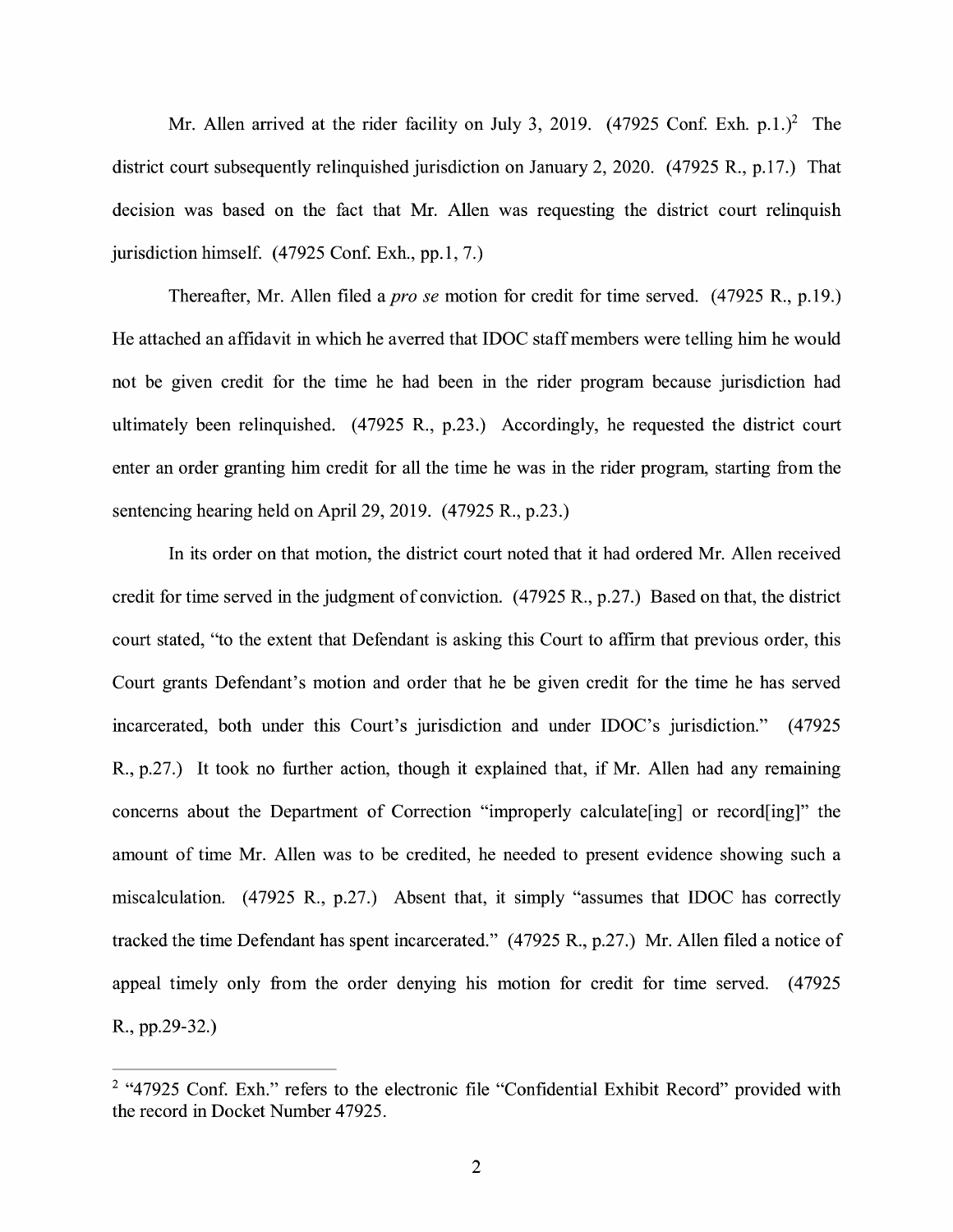Subsequently, Mr. Allen filed a successive motion for credit for time served, this time asking for "credit for all local, county and state time served in conjunction with this charge, and the resulting sentence imposed by the Court." (Aug. p.1.)<sup>3</sup> In his affidavit in support of that motion, he asserted that the Department of Correction was not properly calculating credit in his case. (Aug. pp.4-5.)

Additionally, he provided a copy of the Department of Correction's time calculation sheet for his case in support of his motion. (Aug. p.7.) The Department's report stated that Mr. Allen has received fifteen days of credit. (Aug. p.7.) It also indicated he was incarcerated for 65 days starting on the date he was sentenced (April 29, 2019) and was "Present at Facility" for another 341 days starting on July 3, 2019. (Aug. p.7.) Furthermore, it stated his parole eligibility date will be October 14, 2020. (Aug. p.7.)

The district court denied Mr. Allen's successive motion for credit for time served, concluding that there was no evidence showing the Department of Correction had miscalculated the time for which Mr. Allen was entitled to credit. (Aug. p.9.) It also noted that Mr. Allen had not succinctly identified the time for which he contends he was in custody but for which he is not getting credit.<sup>4</sup> (Aug. p.9.) Without such information, the district court maintained that it "must" presume that IDOC has correctly tracked the time Defendant has spent incarcerated." (Aug. p.9.)

 $3 \text{ A}$  motion to augment the record with the documents associated with Mr. Allen's new motion for credit for time served has been filed contemporaneously with this brief

<sup>&</sup>lt;sup>4</sup> The form motion apparently provided to Mr. Allen by the Department of Correction does not have a space for the defendant to include such information, nor does it indicate that the defendant needs to specifically identify any such periods of time; it simply says the defendant is requesting credit "for all local, county and state time served in conjunction with this charge." *(See* Aug. p.1.)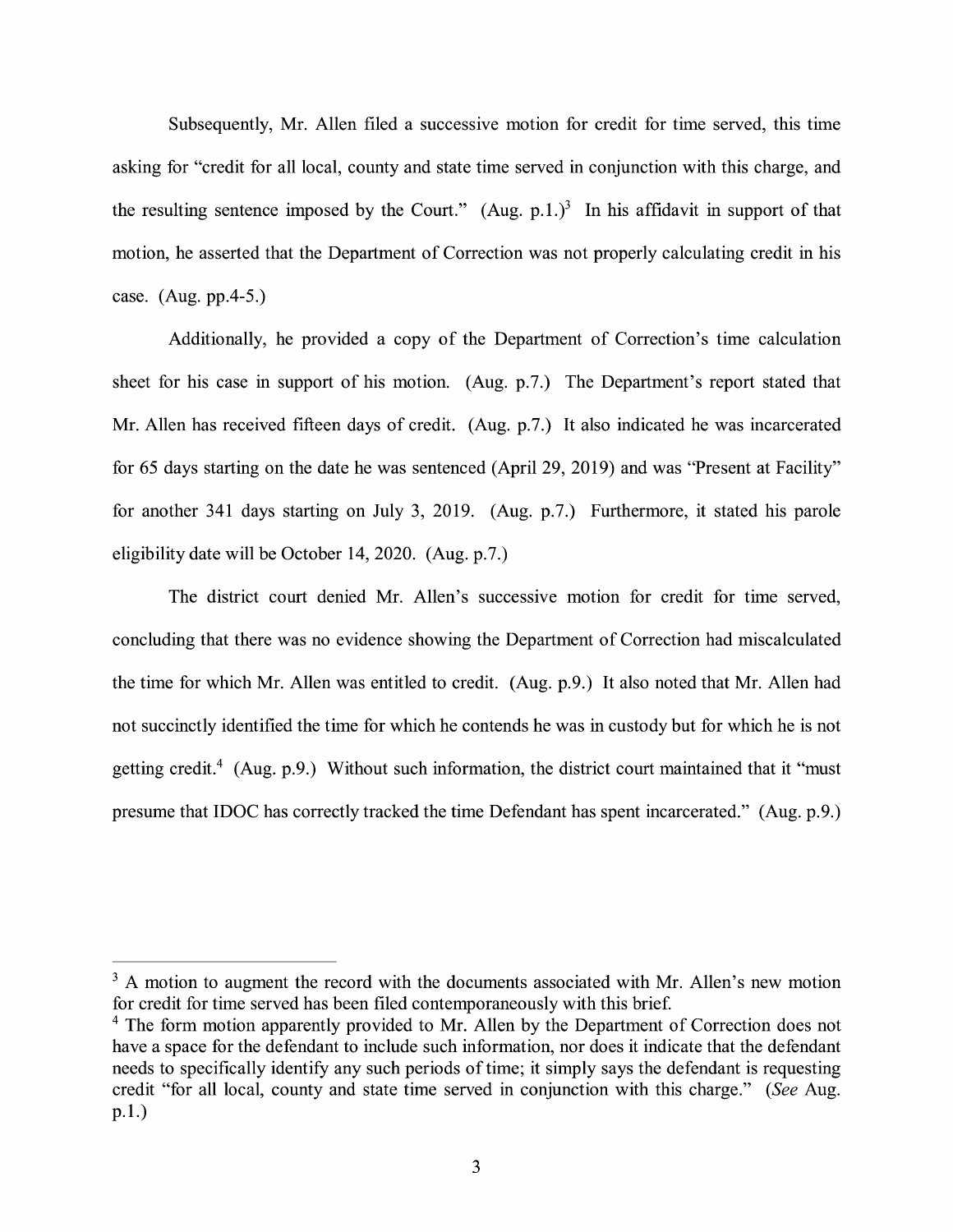# ISSUE

Whether the district court erred by denying Mr. Allen's motion for credit for time served.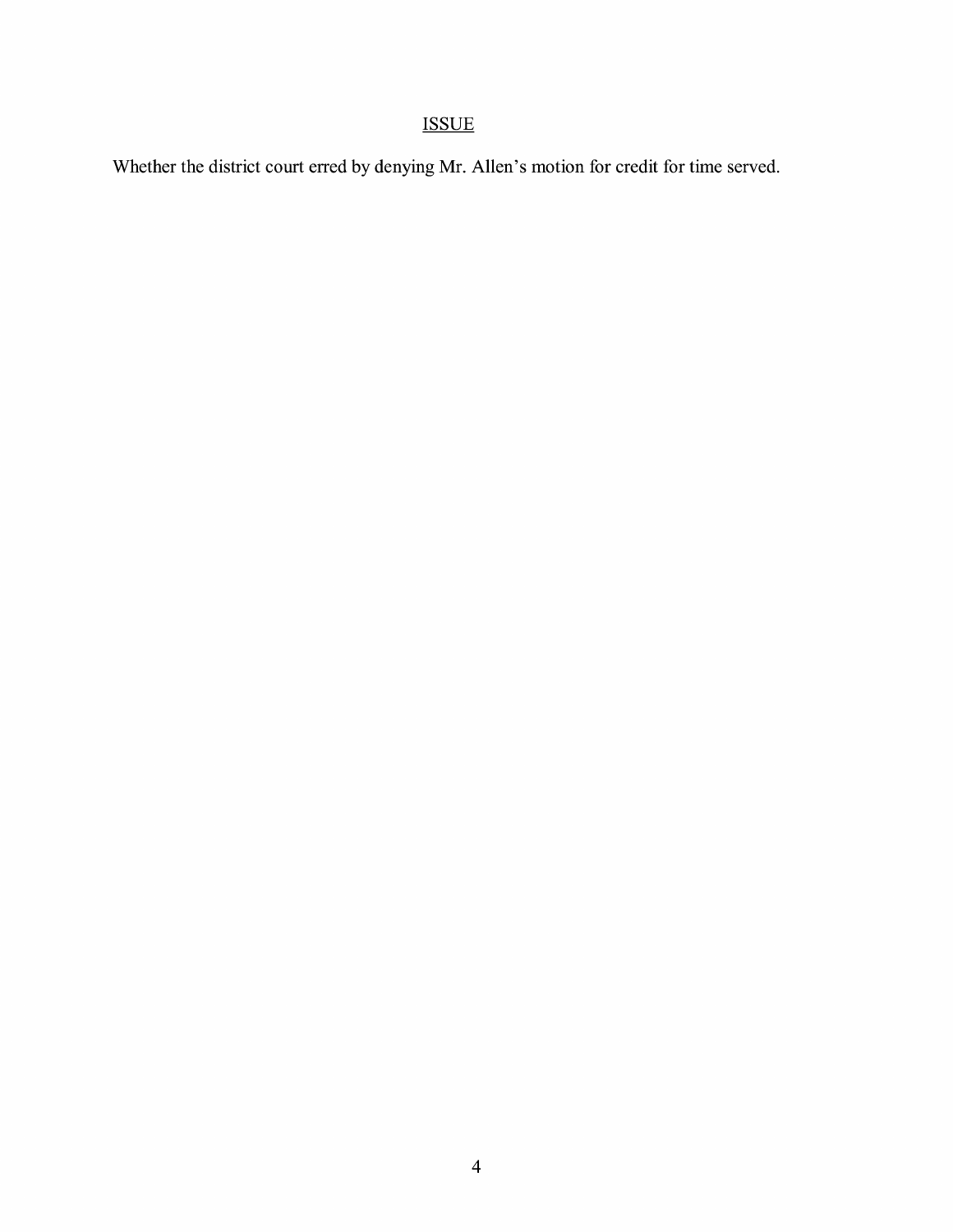#### ARGUMENT

#### The District Court Erred By Denying Mr. Allen's Motion For Credit For Time Served

In addressing motions for credit for time served, the appellate court freely reviews "whether the district court properly applied the law governing credit for time served." *State v. Brown,* 163 Idaho 941, 943 (Ct. App. 2018). However, the appellate court will defer to the trial court's findings of fact unless they are clearly erroneous. Id.

Mindful of the district court's factual finding that nothing in the evidence Mr. Allen submitted in support of his motion for credit for time served showed that the Department of Correction was miscalculating the time for which Mr. Allen is entitled to credit (Aug. p.9), Mr. Allen maintains the district court erred in denying his motion for credit.

### **CONCLUSION**

Mr. Allen respectfully requests this Court vacate the order denying his motion for credit for time served and remand this case for further proceedings.

DATED this 27<sup>th</sup> day of August, 2020.

/s/ Brian R. Dickson BRIAN R. DICKSON Deputy State Appellate Public Defender